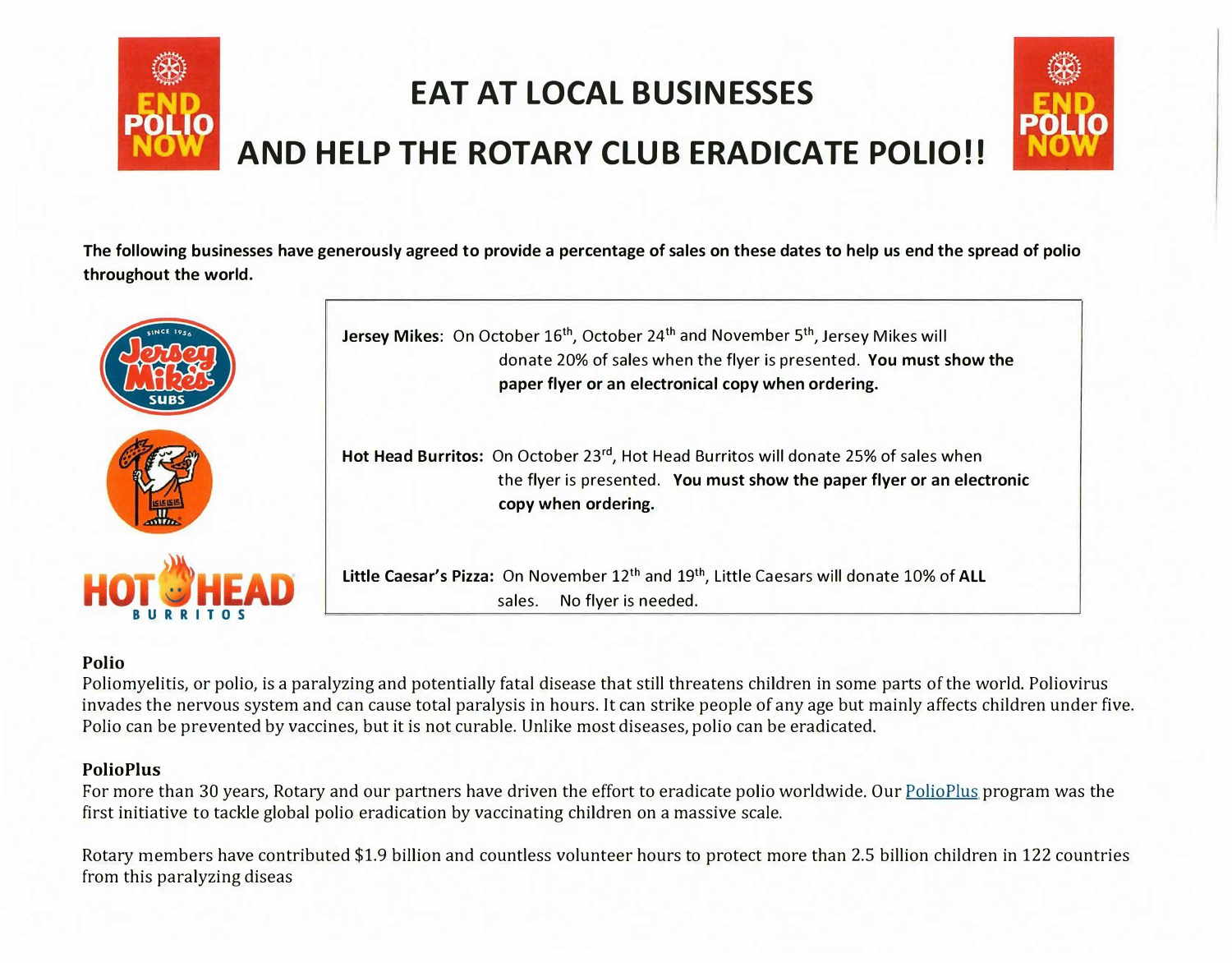

## **Rotary Club's Polio Plus Program**

Over 1500 stores open and in development nationwide!

jerseymikes.com